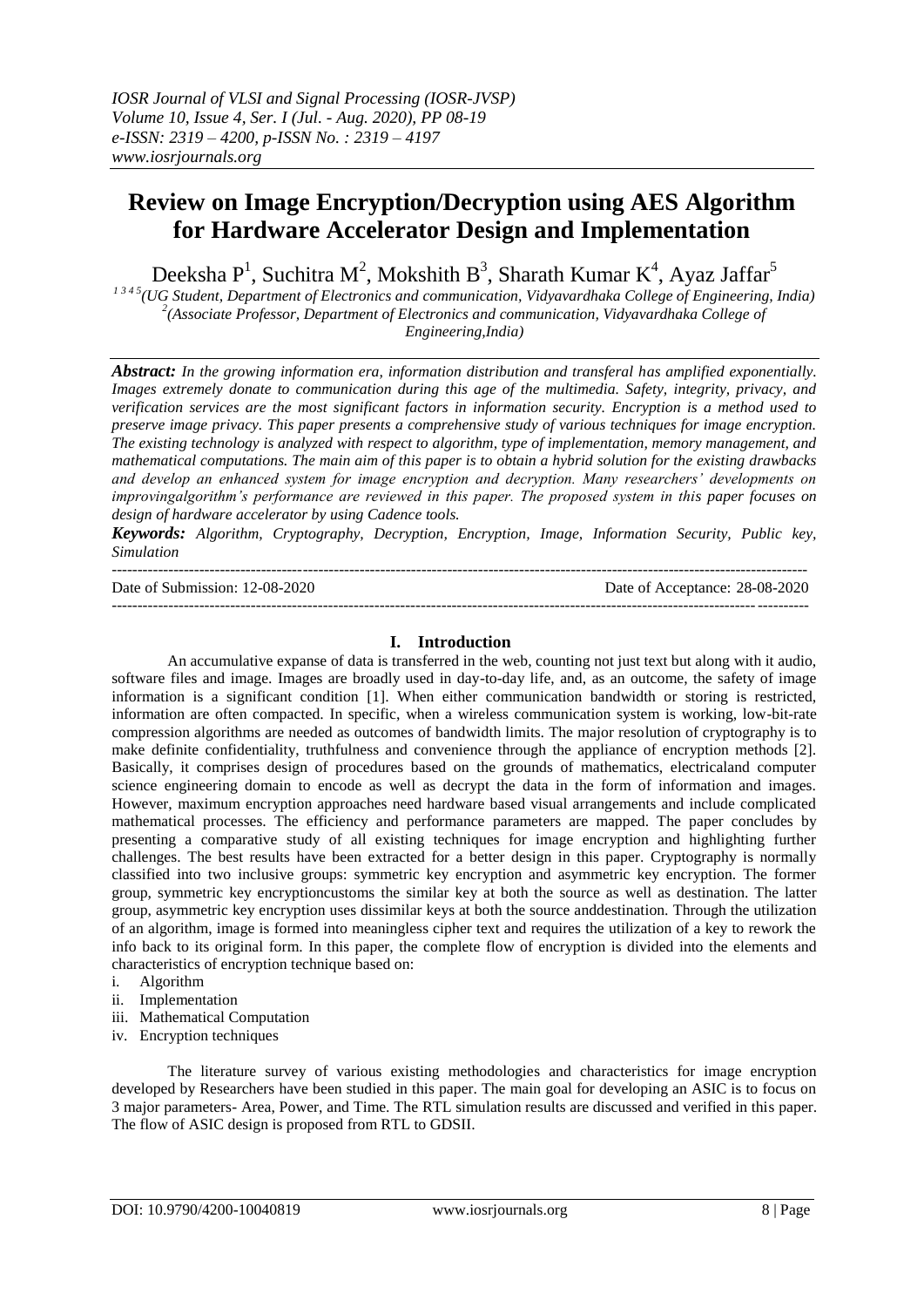# **II. Literature Review**

Based on the encryption algorithm, the speed and time taken for encryption varies. There are many algorithms which differ from each other they are listed in this paper.

#### **Based on Algorithm**

1. Rivest-Shamir-Adleman (RSA): RSA algorithm was designed by Ron Rivest, Adi Shamir, and Leonard Adleman in 1978. The authors' [3] represented their work in paper. RSA algorithm is used as a tool for encoding the information and also an additional coating of safety to the whole encryption procedure that has been applied. Image encryption approach for data verification by means of FTM (Fourier Transform Method) grounded phase recovery algorithm and RSA open key method. The effectiveness of the projected method against possible outbreaks is also analyzed Also in the paper reviewed by the author [4] similar work is carried out using RSA algorithm. The challenge faced here is to optimize the speed and time. Security level is observed to be less because the encryption used here is asymmetric type. Since this algorithm uses greater than 1024 bits key length it consumes greater power and it's a comparatively slower process. Hence mathematical modifications are carried out to meet the speed and time constraints. RSA algorithm has its own flaws as observed by the author therefore it's not preferred for commercial use.

2. Data Encryption Standard (DES):DES is utmost extensively accepted. It was developed by IBM in 1980s and later it was adopted by National Institute of Standards and Technology (NIST). The key length used for encryption in DES algorithm is 56 bits. The key size being too small with a cipher block size of 64 bits. The power utilization is quite lesser. Brute forces can be attacked; hence it has issues with the security. The DES algorithm was modified and obtained new algorithms as stated.

3. Triple DES:Another algorithm adapted from DES algorithm is Triple DES, which uses 3 keys simultaneously. Key 1 is used to encrypt for first time, key 2 is used to decrypt and key 3 is used to encrypt for second time. The key length is more. The attacks are minimized. As discussed by the author in paper [6] they have used Triple DES algorithm as encryption algorithm. In the paper the author first converts image into bytes which are then converted to bits. The triple DES algorithm outstands in security as it uses 3 keys instead of 2. But time will be increased for triple DES process. It provides better quality but reflects to be poor in performance. Multimedia data video and audio files cannot be processed.

4. Simplified Data Encryption Standard (S-DES):The S-DES is a simplified algorithm than DES algorithm. It uses symmetric key algorithm which supports multimedia files, texts, images etc. In the paper [5] authors have used S-DES algorithm for enhanced encryption technique. In this paper the procedure used is position scrambling which scrambles the plain text obtained with current cryptanalytic methods like differential, linear and linear-differential cryptanalysis. In this type of encryption/decryption similar key is used. It was observed that it's hard to implement both in relations of safety and effectiveness. Only either of the parameter can be optimized.

5. Chaos Technique:Chaotic technique is highly optimized encryption algorithm which uses two techniques i.e. substitution and permutation methods. The author in the paper [7] reviewed that the algorithm uses a set of chaotic system. One was to create chaotic order that was then, with the aid of a verge function, converted to a binary symbol. The further was to construct the permutation matrix. Encryption is carried out by using these two systems. The author reflects a new process of encryption by means of creating binary stream for key input, arbitrarily modifying the image pixel standards. Then by using permutation matrix the modified image was encrypted.

6. Block Based Transformation:Block based image encryption technique is a unique type of encryption algorithm of dividing the image into blocks and encrypts the data using a well-known encryption algorithm. The authors in paper [8] produce an algorithm with enhanced level of security by diving the whole image into parts and then encrypting each part separately. The authors explain it to be a mixture of image alteration and encryption using existing algorithm. The algorithm used by the authors in this paper is Blowfish encryption algorithm. Creating the sub-blocks from the whole image, with the help of transformation hence rearrangement takes place. On each rearranged block the Blowfish algorithm is used for encryption. In this paper the authors obtained results which presented that the correlation parameter among image elements was found to be reducing. Observation made by authors reflected that the increase in blocks number with blocks of smaller sizes which caused greater entropy and reduced correlation. Author also observed that the level of security obtained was relatively higher.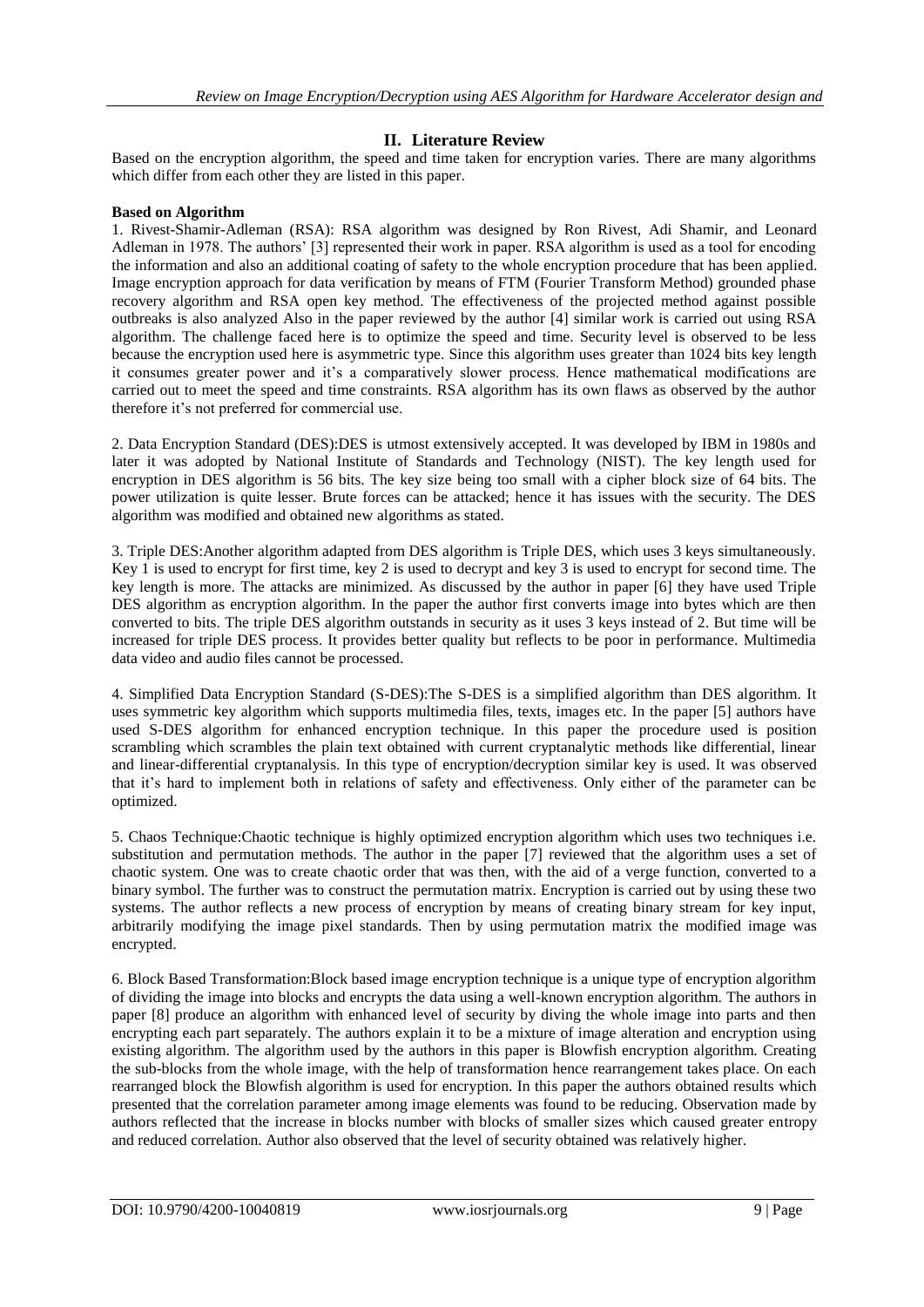*Implementation* 7. RC4:It is an encryption stream, which means that each digit or character is encrypted one at a time. A cipher is a message that has been encoded. In the paper [9] the author have propounded that the algorithm used relies on RC4 and Chaotic logic map. There are 3 stages involved; in the initial stage external key is converted into early value by the system. In the following stage for producing the pseudo random number the early value is applied to the chaotic

map. Later, in the final stage system brings out XOR operation between the pseudo random number and plain image. This process is a symmetric type of algorithm. The author analysis the algorithm and the results generated by using this algorithm. Observation was made that it was an easy encryption algorithm with fast computer implementations. The outstanding factor that author witnessed was using this algorithm optimized the time. The speed of processing was very fast and the speed did not depend upon the key size.

## **Based on Transforms**

1. Fourier Transforms: A new technique based on the type of transform was presented by Ran Tao et al, by means of a multi-order Fourier transform. The encoded image was gained from outline diverse instructions of the Opposite Distinct Fourier Transform (IDFR FT) the inserted sub-image. Technique involved a superior key and the number of keys would be set larger than twice the quantity of the pixels in the unique image. The author combined the planned technique with additional image encryption approaches to improve the safety of the system in the paper [10]. An image encryption procedure was suggested based on the fractional Fourier transform. The information at the inhabited part of the multifaceted purpose is enhanced.

2. Wavelet Transform:Chaos-Based image encryption algorithm using Wavelet Transform was proposed by Zhu Yu et al .The algorithm habits the wavelet breakdown focused and the image information in the sub-band high frequency and later it is encrypted in functional for that generated sub-band image. Then the image is encoded to feast part throughout the whole image and it is represented by a wavelet. An additional encoding procedure is implemented to complete the encryption procedure. The author has described the same process in the paper [11]. The author also highlights the theoretic study and tentative results that this procedure has a clear increase in efficiency as well as fulfilled safety.

#### **Implementation Techniques**

1. FPGA Implementation: The authors describe an image encryption and decryption algorithm applied AES 128 bit core in the paper [12]. In this process the image info was transformed into a hexadecimal arrangement and the plain hexadecimal generated information for encryption was transferred to FPGA through UART. The synthesis and simulation was carried out via Spartan-3E FPGA which uses Xilinx ISE. As observed by the authors, the experimental observations were made and compared in terms of area, power, and time. The author clearly represented a quantitative analysis of these three parameters in the paper. Similar work was carried out for decryption. FPGA is general purpose hence using a FPGA based technique is costlier as it involves many verification stages involved.

2. Realization using MATLAB:MATLAB is a multi-paradigm mathematical calculating environment and branded language advanced by Math Works. There is also a need for partial image encryption during image encryption so that the execution time is decreased and thus efficiency improves. This form of partial image encryption can be done using Selective image encryption technique introduced by the authors in paper [13]. This main aim was to propose a study and execution of Discriminating image encryption technique by using MATLAB. The authors focused on controlling the computational time and computational resources. The core idea was chosen because of software implementation using MATLAB which required more number of cycles for processing the image.

#### **Image Encryption Techniques**

1. Permutation Technique:The author presented an algorithm such as permutation of random pixels. The values used in encryption are preserved in the form of the 64-bit key. The author's incentive was to maintain the feature of the image [14]. This scheme involved three phases of encryption. The first phase included splitting of an image into blocks then the block of images was permuted. In the second stage, the key is generated by values used in the encryption process. And the third stage of the numbering of shares is done that is generated from a secret image. The author analyzed the technique and found that it provided confidentiality two-color image with fewer computations. This method was quoted as unique as it encrypts the image first then generates the key. But it's a time-consuming process as it involves more mathematical computation. The memory management was observed to be inefficient.

2. Steganography Technique:The author proposed effective steganographytechnique with hash-lsb (hash – least significant bit HLSB) along with rc4 algorithm also including shuffling algorithms for encrypting the pixels in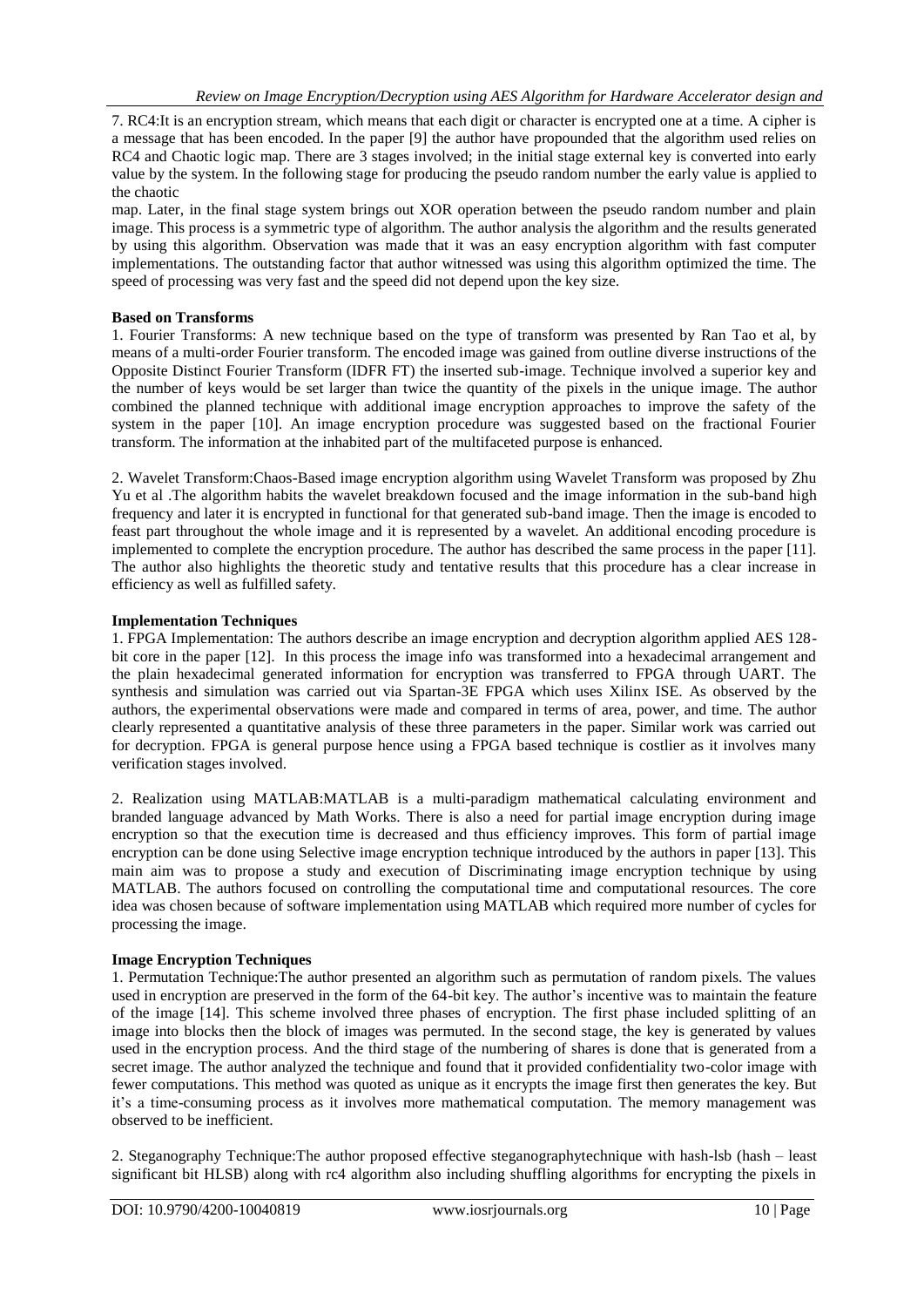paper [16]. With the help of hash-lsbby using hash function which cultivates a method to introduce RGB pixels data bits of the cover image in the LSB bits. Author analyzed the results which stated that greater resemblance existed among the cover image and the stego image. Similarly it was for furtive images and removed image. The author also stated that these algorithms can be realized by using MATLAB program.

3. Based on Bit-plane Decomposition and Random Scrambling:In the paper [15] the author modified the general method and proposed a new technique which had stable scrambling degree as compared to the traditional method Arnold transform. Initially the original image was decomposed into several bit-plane sub images. These sub images

were shuffled among themselves with the help of a random scrambling algorithm. Followed by this the scrambled sub images were merged with initial levels of bit planes. Hence an encrypted image was obtained. Since each bit is scrambled with a random scrambling sequence the position after the encryption of the sub image bits might not be the same coordinates as that of the original sub image bit plane position. Both position and grey level scrambling can be carried out at a time this was reflected by the author.

4. Compression Friendly Encryption Scheme (CFES):The authors in this paper [17] had deeply witnessed the algorithms and clearly gave a comparison between two encryption procedures i.e. Compression Friendly Encryption Scheme (CFES) and Advanced Encryption Standard (AES) The authors studied and estimated the AES algorithm along with CFES for digital images and also their safeguard against brute-forces, and other attacks. Authors observed that the weaknesses by using this technique were connected to little entropy and flat association, the authors have also mentioned that the image obtained after encryption by using CFES had an association in the straight direction and AES encrypted image had lesser connection in all the directions. It was observed that the algorithm with fewer correlation values indicates higher security.

5. Based on Bitwise Operation:This paper uses a secured symmetric scheme for image encryption. The authors in the paper [18] proposed a secure technique for encryption of numerical images; it is valid for any digital file. The bitwise XOR and fluctuating process were performed to encrypt a block of secret bytes and then shuffling occurs with the size of secret key places i.e. referred to as N places. The key for encryption is very large providing security against spells such as brute-force attack. The authors analyzed on the basis of, arithmetical study and differential attack study also on key sensitivity analysis, which proves high acceptability of the suggested algorithm.

6. Using Relative Displacement (RDC) and Dynamic Base Transformation (DBTC):The authors focused on a different technique of encryption which did not include a predefined key [19]. The input image was split up into parts, each part coded with a dissimilar algorithm. To obtain higher level of security the key was generated by using two firm keys. The significant piece of this algorithm was that, each part was operated with the help of conversion at the base, the second sub part of image was distorted with the switching place and the amount of recurrences are increased, and in residual fundamentals, modest operation were performed. Hence, this algorithm was complex blend without any complex design.

7. Stream Encryption Scheme:The stream encryption scheme was based on infinite key generation; it helps in encrypting one bit or byte one at a time. The author in the paper used this type of scheme because of its low memory requirement making it as more advantageous for encryption technique. In the paper [20] the technique used a 2D chaotic map was generalized to 3D for a real-time symmetric encryption which was based on 3D chaotic map. First shuffling of image pixel positions occur the another chaotic map is used to confused the connection of cipher images hence the author observed that resistance against attacks was increased. A gray-level encryption technique based on exclusive (XOR) operation along with an encoding method was implemented by the author [21]. Initially slicing of gray-level image occurs by forming binary images then encryption takes place by using XOR operation with a binary random image. . The authors combined the XORed image and binary random image into an encrypted image and a key image. Using this scheme produced gray-level encrypted data with key data during a space domain.

8. Block Encryption Scheme:The encryption scheme used involves breaking up of plain text tofixed length blocks. At a time only one block encryption occurs. The key feature of this scheme was it provided integrity protection along with confidentiality. Chaotic maps are used to transform these blocks. In this paper[22] the author suggested a chaotic block cipher scheme for image encryption systems that encrypts bits instead of pixel fragments. According to the proposed scheme plain-image was encrypted into a cipher-image with eight registers of 32-bits. Author observed that primitive operations with a non-linear transformation were applied for encryption, which produced a more competent chaotic system.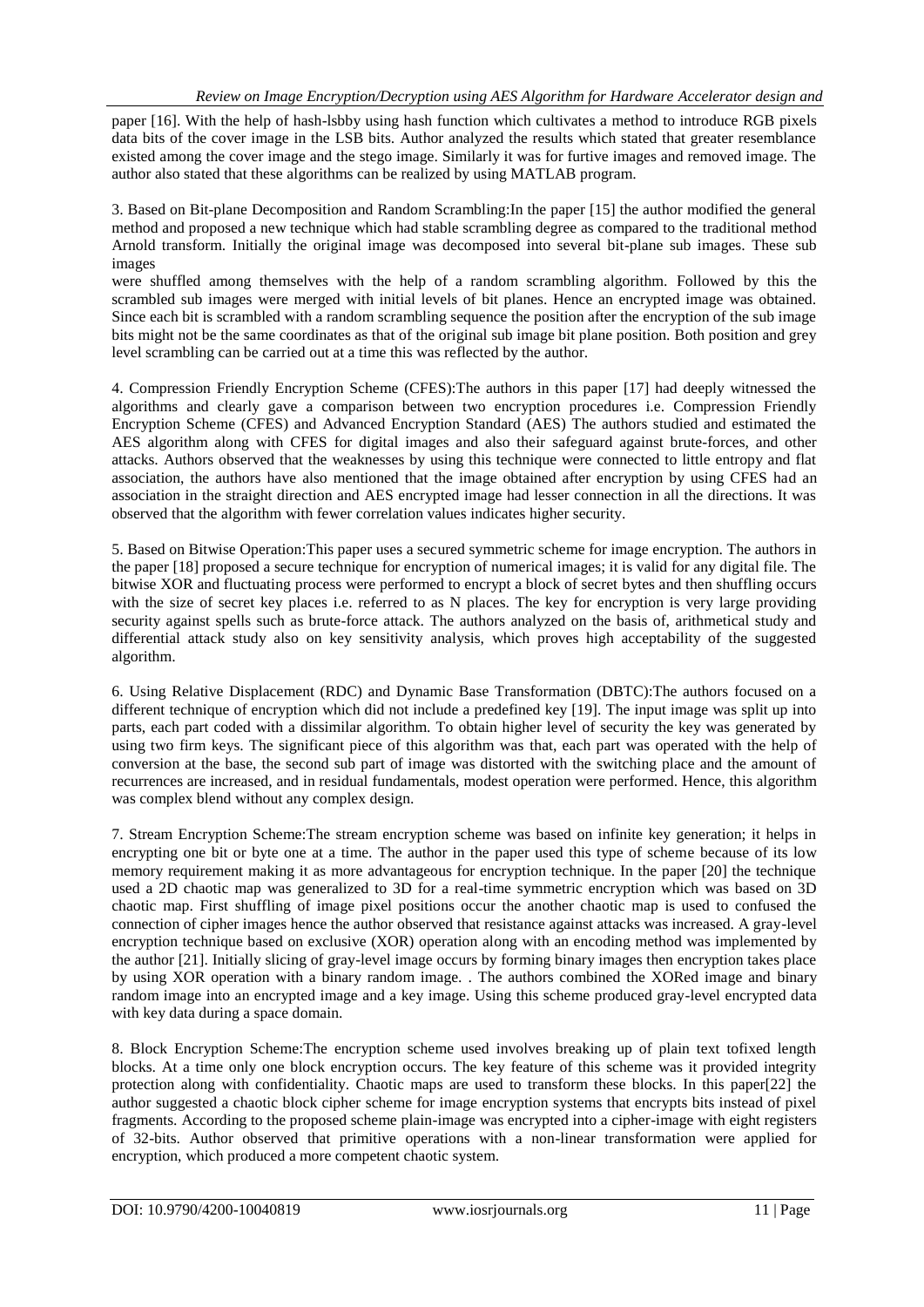#### **Image Type**

1. Windows Bitmap (BMP):The bitmap is a file format of an image with pixel value of 8 bits. The number of bits maybe 16 or 32, it is dependent on the applications. A gray scale image was decomposed to form eight binary layers of image. The bitmap format is dependent on only two parameters i.e. information content and the number of pixels. Author in the paper [23] uses this type of image file format while working with AES algorithm novel based encryption. The AES algorithm is operated with the Feedback mode. While transmitting the image, a problem arose regarding the size of the image or resolution; in this case compression of images occurs.

2. Color Image Protecting:In order to protect digital color image's information, a color image encryption algorithm built on Lorenz chaos sequence and its decryption technique defensive from shearing attack was presented by the authors in paper [24]. Firstly, 3D Lorenz chaotic sequences are improved to be with ideal pseudo-randomness. Then, the RGB components image's pixel positions are shifted and the pixel value was altered based on the 3D sequence so that the image will be scrambled and encrypted. While doing the decryption, a method was provided depending on the neighboring pixels' values. The experimental result indicated that algorithm had a good efficiency and is safer..

#### **III. Proposed System**

After surveying the existing systems we choose a hybrid solution in terms of algorithm and implementation technique. We choose to design a hardware accelerator for Image Encryption and Decryption using AES Algorithm, the reason we opted for AES Algorithm is because it meets our main constraints such as Time and Power. As we have reviewed the papers based on algorithms, RSA[3] has the highest security where it uses 512 bits key length but the computational cycle is more compared to AES Algorithm so it consumes more time. Similarly with DES algorithm it is considered to be mitigating the issue of increasing execution time but the major drawback is its security. It is easily attacked by brute forces. While considering the power the software implementation in FPGA using MATLAB consumes more power for simulation and also time consuming as it involves more number of computational cycles where in Hardware implementation power consumption is very less. The AES algorithm encrypts the data into 128-bit fragments. Three key sizes are used, 128 bits, 192 bits and 256 bits, respectively, in three variants, with three separate Nr rounds 10, 12 and 14 depending on the application for which we design the system. As we are designing our system for commercial use the key size is 128 bits with 10 rounds. There are 9 rounds of SubBytes, ShiftRows, MixColumns followed by AddRoundKeys transformations with an initial Roundkey addition transformation. No transformation of MixColumns occurs in the last round (10th round).The design optimization has been done by considering the main three parameters that are Area, Power and Time. In our system, we have considered power and time as major factor to optimize by skewing down area parameter while designing of ASIC for image encryption/ decryption.

#### **The Proposed Design Flow**

The flow of the VLSI design from RTL to logic synthesis then Physical layout generation and finally GDSII stream out stage is shown in Figure.1. The RTL stage consists of blocks for performing encryption/decryption written in Verilog code. The behavior and design function are defined in Hardware Description Language (HDL) form during this stage. The RTL consists of main block for AES core and four subblocks for performing AES operation which consists of s-box implementation, shiftrows, mixcolumns and addround keys. All these sub-blocks are instantiated in the main block. Next stage being logic synthesis, it is a method of translating the verilog codes of RTL into optimized netlist generation at gate-level.Verification of generated netlist is carried out. Physical design is a stage where the translation of the configured netlist at the gate-level into a graphical representation of the specification known as layout is carried out. Before streaming out the GDSII file for fabrication various verifications are carried out at each step including RTL verification, Logic gate level netlist verification and layout verification. GSDII file is binary format of file containing cell geometry and cell references parameters. Graphical Database System (GDSII) file contains all named documents, cell geometric shapes and other information about the model.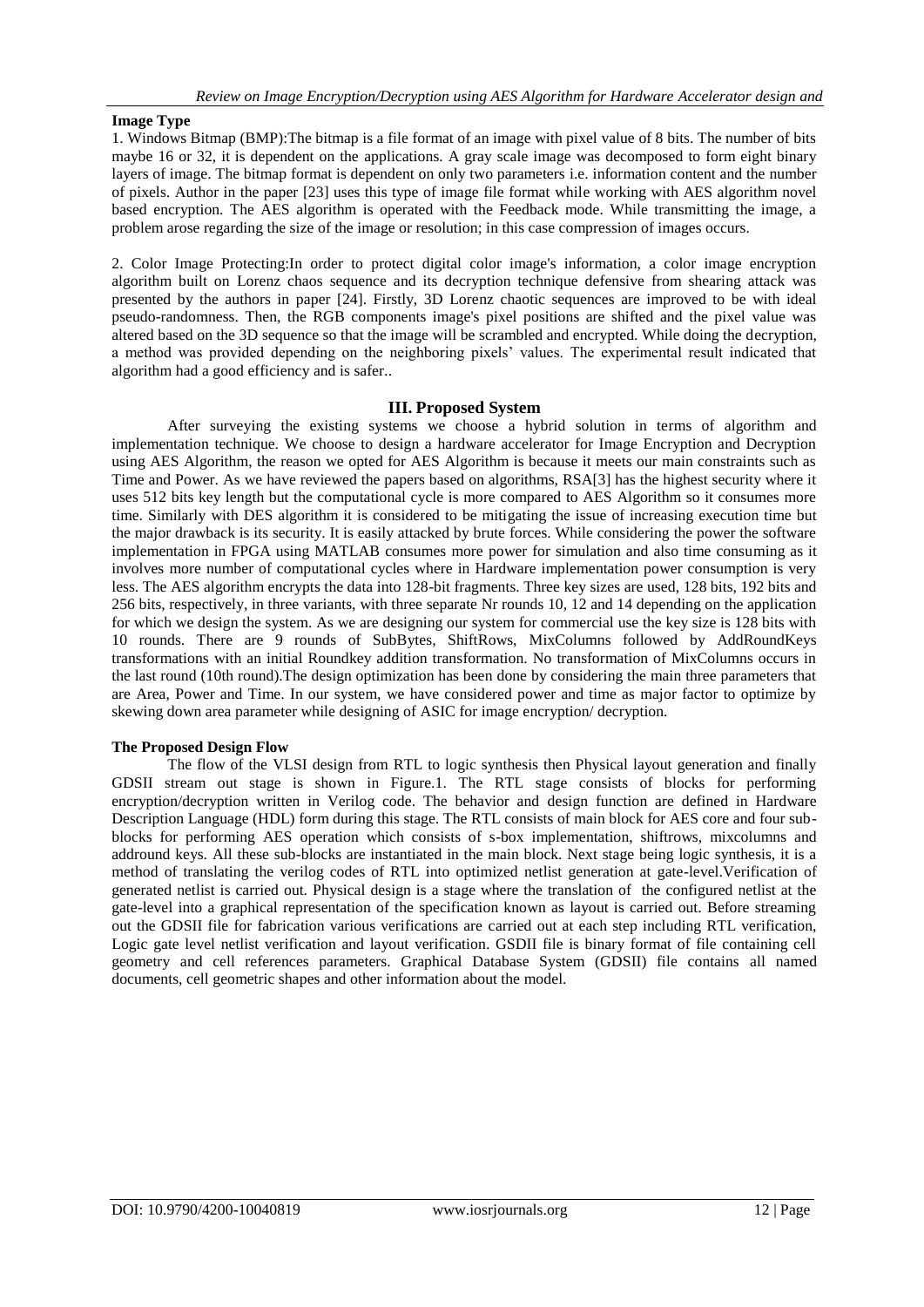

**IV. AES Algorithm Architecture**

# **Subbytes/Inverse Subbytes Transformation**

SubBytes and the Inverse SubBytesare the first transformation block in the Encryption and Decryption respectively. The SubBytes substitution is a nonlinear byte Substitution operating separately for every byte of a State.To perform SubByte transformation, take the multiplicative inverse in the finite field GF (28) and affine transform. For Decryption Inverse SubByte is performed by finding Inverse affine transform and then multiplicative inverse of that byte.



**Figure.2.** SubBytes Transformation

Figure.2 illustrates how to handle the change. There are two hexadecimal digits a and b in first order, the row is represented by the left digit (a) and the column is represented by the the right digit (b) of the substitution table. Such two digits are the intersection of new bytes.

Similarly, transformation of Inverse SubBytes is the reverse of transformation of SubBytes, however the table used to map the byte is distinct. Substitution can be achieved by using table S-BOX or using the arithmetic composite field. There are two separate tables for SubBytes and the inverse SubBytes; Table 1 is used for regeneration of SubBytes and Table 2 is used in inverse.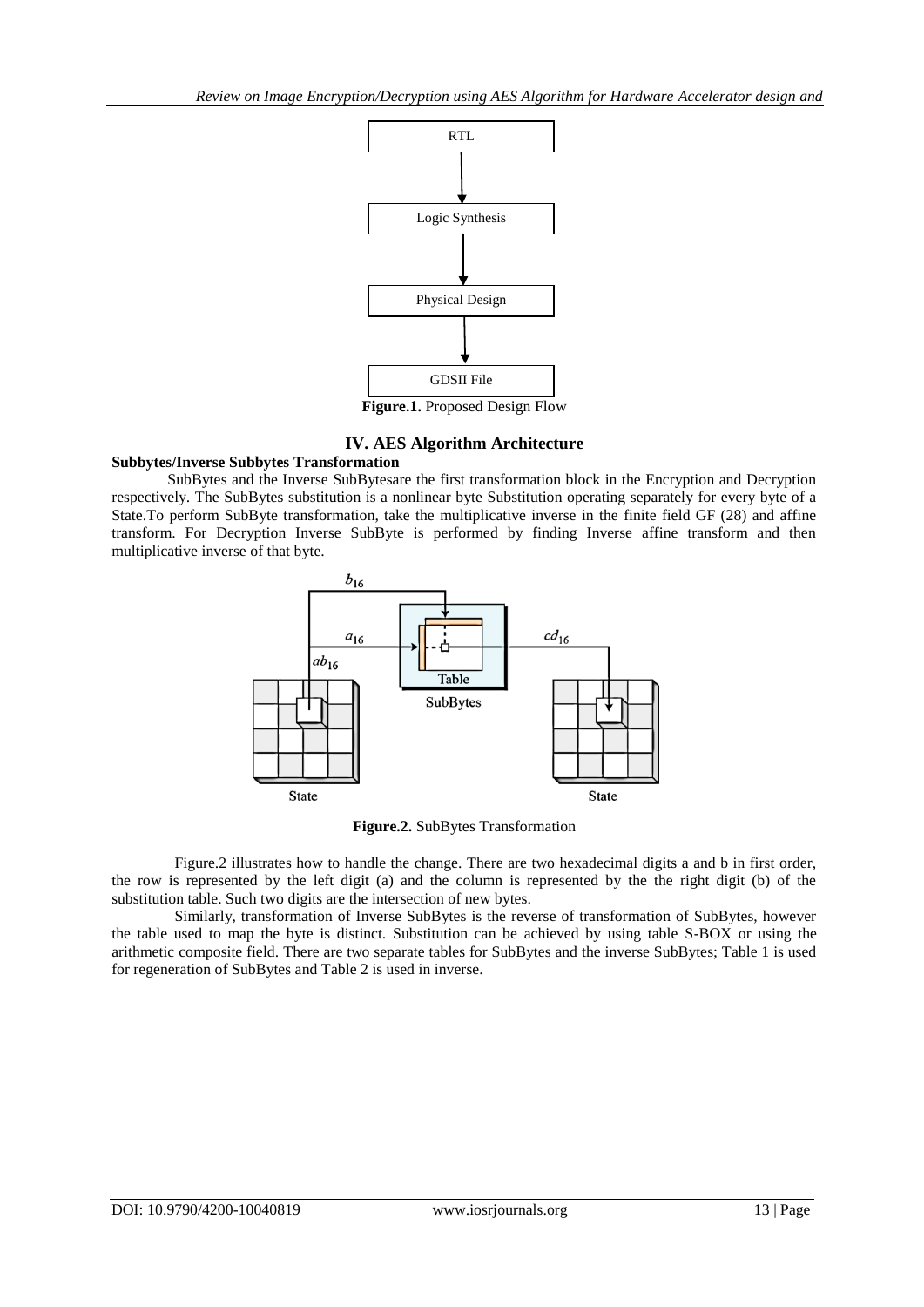|   |   |                |                |                |    |                |    |    | b              |                |                |                |    |                |                |                |             |
|---|---|----------------|----------------|----------------|----|----------------|----|----|----------------|----------------|----------------|----------------|----|----------------|----------------|----------------|-------------|
|   |   | 0              | 1              | $\overline{2}$ | 3  | 4              | 5  | 6  | 7              | 8              | 9              | a              | ь  | c              | d              | e              | f           |
|   | 0 | 63             | 7с             | 77             | 7b | f2             | 6b | 6f | c5             | 30             | 01             | 67             | 2b | fe             | d7             | ab             | 76          |
|   | 1 | ca             | 82             | c9             | 7d | fa             | 59 | 47 | £0             | ad             | d4             | a2             | af | 9 <sub>c</sub> | a4             | 72             | $_{c0}$     |
|   | 2 | b7             | fd             | 93             | 26 | 36             | 3f | £7 | $_{cc}$        | 34             | a <sub>5</sub> | e <sub>5</sub> | f1 | 71             | d8             | 31             | 15          |
|   | з | 04             | c7             | 23             | c3 | 18             | 96 | 05 | 9a             | 07             | 12             | 80             | e2 | eb             | 27             | b <sub>2</sub> | 75          |
|   | 4 | 09             | 83             | 2 <sub>c</sub> | 1a | 1 <sub>b</sub> | 6e | 5a | a <sub>0</sub> | 52             | 3b             | d6             | b3 | 29             | e3             | 2f             | 84          |
|   | 5 | 53             | d1             | 00             | ed | 20             | fc | b1 | 5 <sub>b</sub> | 6a             | cb             | be             | 39 | 4a             | 4 <sub>c</sub> | 58             | $_{\rm cf}$ |
|   | 6 | d0             | $_{\rm ef}$    | aa             | fЬ | 43             | 4d | 33 | 85             | 45             | £9             | 02             | 7f | 50             | 3 <sub>c</sub> | 9f             | a8          |
| a | 7 | 51             | a3             | 40             | 8£ | 92             | 9d | 38 | £5             | bc             | b <sub>6</sub> | da             | 21 | 10             | ff             | f3             | d2          |
|   | 8 | cd             | 0 <sub>c</sub> | 13             | ec | 5£             | 97 | 44 | 17             | $_{c4}$        | a7             | 7е             | 3d | 64             | 5d             | 19             | 73          |
|   | 9 | 60             | 81             | 4f             | dc | 22             | 2a | 90 | 88             | 46             | ee             | b <sub>8</sub> | 14 | de             | 5e             | 0 <sub>b</sub> | db          |
|   | a | e0             | 32             | Зa             | 0a | 49             | 06 | 24 | 5с             | $_{c2}$        | d3             | ac             | 62 | 91             | 95             | е4             | 79          |
|   | b | e7             | $_{\rm c8}$    | 37             | 6d | 8d             | d5 | 4e | a9             | 6c             | 56             | £4             | ea | 65             | 7a             | ae             | 08          |
|   | c | ba             | 78             | 25             | 2e | 1 <sub>c</sub> | a6 | b4 | $\overline{c}$ | e8             | dd             | 74             | 1f | 4b             | bd             | 8 <sub>b</sub> | 8a          |
|   | d | 70             | 3e             | b5             | 66 | 48             | 03 | £6 | 0e             | 61             | 35             | 57             | b9 | 86             | $_{c1}$        | 1d             | 9е          |
|   | ė | e1             | £8             | 98             | 11 | 69             | d9 | 8e | 94             | 9 <sub>b</sub> | 1e             | 87             | e9 | ce             | 55             | 28             | df          |
|   | f | 8 <sub>c</sub> | a1             | 89             | 0d | bf             | e6 | 42 | 68             | 41             | 99             | 2d             | 0f | Ъ0             | 54             | pp             | 16          |

**Table.1.** SubBytes Transformation Table

SubBytes table is termed as S-box and inverse SubBytes table is termed as Inverse S-box. There are two components of the affine transformation and its reverse; a fixed matrix is multiplied in the multiplication component with the data and then a constant vector is added to the additional part resulting in multiplication.

**Table.2.** Inverse SubBytes Transformation Table

|   |   | ь  |                |                |    |                |    |    |                |             |    |                |                  |           |                |         |    |
|---|---|----|----------------|----------------|----|----------------|----|----|----------------|-------------|----|----------------|------------------|-----------|----------------|---------|----|
|   |   | ٥  | 1              | 2              | 3  | 4              | 5  | 6  | 7              | 8           | 9  | a              | ь                | c         | d              | e       | f  |
|   | 0 | 52 | 09             | 6a             | d5 | 30             | 36 | a5 | 38             | bf          | 40 | a <sub>3</sub> | 9е               | 81        | £3             | d7      | fb |
|   | 1 | 7с | e3             | 39             | 82 | 9b             | 2f | ff | 87             | 34          | 8e | 43             | 44               | c4        | de             | e9      | cb |
|   | 2 | 54 | 7b             | 94             | 32 | a6             | c2 | 23 | 3d             | ee          | 4с | 95             | 0 <sub>b</sub>   | 42        | fа             | $_{c3}$ | 4e |
|   | 3 | 08 | 2e             | a1             | 66 | 28             | d9 | 24 | b <sub>2</sub> | 76          | 5b | a2             | 49               | 6d        | 8 <sub>b</sub> | d1      | 25 |
|   | 4 | 72 | f8             | £6             | 64 | 86             | 68 | 98 | 16             | d4          | a4 | 5с             | $_{cc}$          | <b>5d</b> | 65             | b6      | 92 |
|   | 5 | 6с | 70             | 48             | 50 | fd             | ed | b9 | da             | 5e          | 15 | 46             | 57               | a7        | 8d             | 9d      | 84 |
|   | 6 | 90 | $_{\rm d8}$    | ab             | 00 | 8 <sub>c</sub> | bc | d3 | 0a             | £7          | e4 | 58             | 05               | b8        | b3             | 45      | 06 |
| a | 7 | d0 | 2 <sub>c</sub> | 1e             | 8f | ca             | 3f | 0f | 02             | c1          | af | bd             | 03               | 01        | 13             | 8a      | 6b |
|   | 8 | Зa | 91             | 11             | 41 | 4f             | 67 | dc | ea             | 97          | £2 | cf             | ce               | £0        | b4             | e6      | 73 |
|   | 9 | 96 | ac             | 74             | 22 | e7             | ad | 35 | 85             | $_{\rm e2}$ | £9 | 37             | $_{\mathbf{e}8}$ | 1c        | 75             | df      | 6e |
|   | a | 47 | f1             | 1a             | 71 | 1d             | 29 | c5 | 89             | 6f          | b7 | 62             | 0e               | aa        | 18             | be      | 1b |
|   | ь | fс | 56             | 3e             | 4b | c6             | d2 | 79 | 20             | 9a          | db | c0             | fe               | 78        | cd             | 5а      | f4 |
|   | c | 1f | dd             | a8             | 33 | 88             | 07 | c7 | 31             | b1          | 12 | 10             | 59               | 27        | 80             | ec      | 5f |
|   | d | 60 | 51             | 7f             | a9 | 19             | b5 | 4a | 0d             | 2d          | e5 | 7а             | 9£               | 93        | $_{c9}$        | 9с      | еf |
|   | e | a0 | e0             | 3 <sub>b</sub> | 4d | ae             | 2a | £5 | b0             | $_{\rm c8}$ | eb | bb             | Зc               | 83        | 53             | 99      | 61 |
|   | f | 17 | 2b             | 04             | 7е | ba             | 77 | d6 | 26             | e1          | 69 | 14             | 63               | 55        | 21             | 0с      | 7d |

## **Shiftrows/Inverse Shiftrows Transformation**

This operation is the second transformation block for Encryption and Decryption respectively, in which each rows are shifted to the left in a cyclical manner. The count of shifting is determined by the number of rows in the state matrix. Initially the first row is ideal where there is no change, second row is shifted left by one byte, third row is shifted left by two bytes and fourth row is shifted left by three byte. Similarly in the decryption, InvShiftRows transformation is performed by right shifting the each row in a cyclic way and the number of shifting depends on the number of rows. Figure.3 shows the Cyclic ShiftRows transformation for AES algorithm.

| 72 | 04 | 41 | 62 |                  |    | 72 | 04 | 41 | 62 |
|----|----|----|----|------------------|----|----|----|----|----|
| 50 | 63 | AC | 82 | <b>ShiftRows</b> | 63 | AC | 82 | 50 |    |
| 83 | 2C | 91 | 17 |                  | 91 |    | 83 | 2C |    |
| 44 | 23 | ЭA | 26 |                  |    | 26 | 44 | 23 | 5Α |

**Figure.3**.ShiftRows Transformation for AES Encryption

# **Mixcolumns/Inverse Mixcolumns Transformation**

MixColumns transformation is used in the cycle of encryption, here each column is considered as a polynomial for four terms. Inverse MixColumns is the reverse process of MixColumns that is used for cipher text in decryption. The columns are deemed as polynomials over  $GF(28)$  and multiplied modulus  $x4 + 1$  with a fixed polynomial A (x), expressed in equation (1),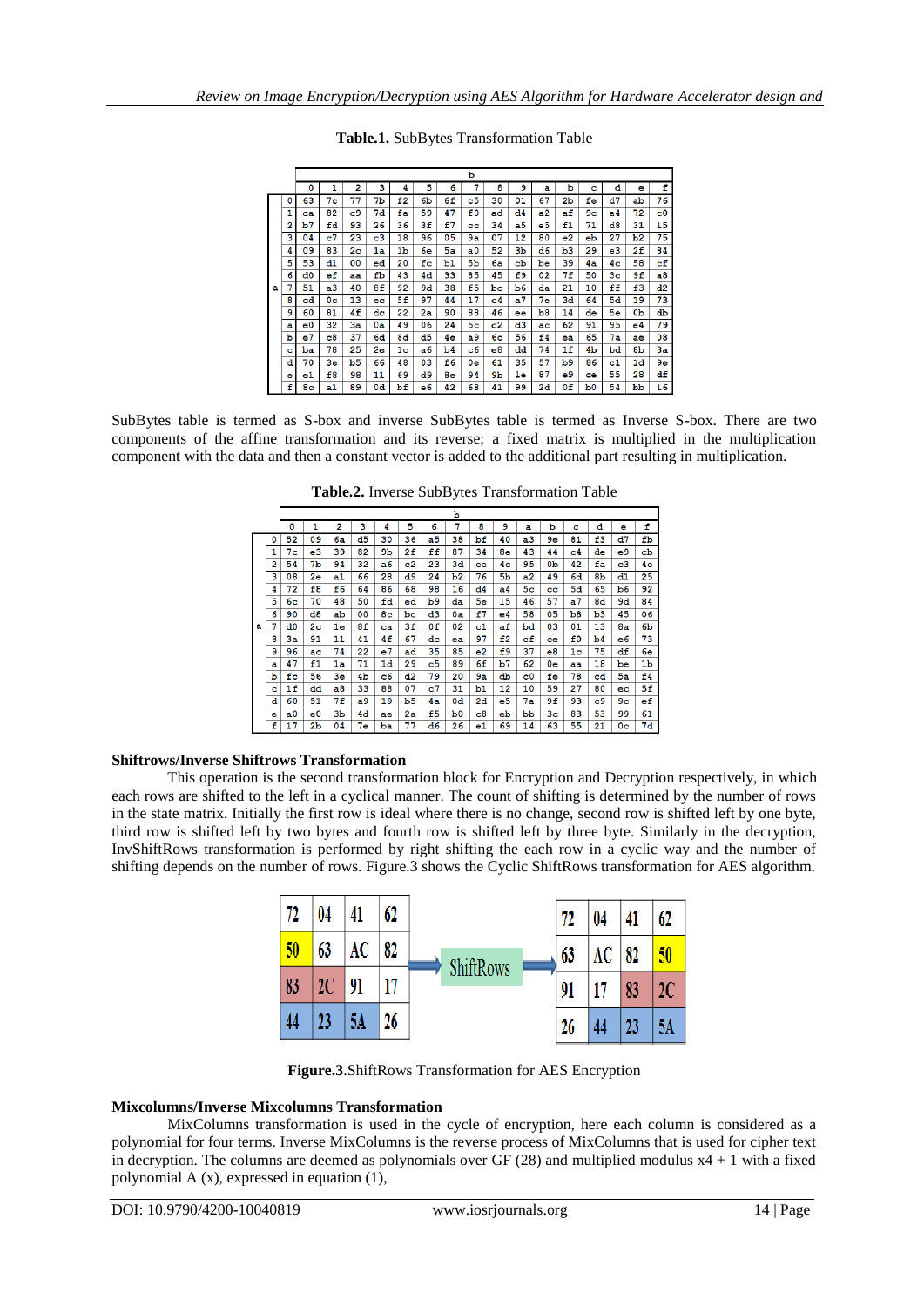A(x) = {03} x3 + {01} x2 + {01} x + {02}.(1)

Multiplication and addition in GF (28) is involved in the algorithmforMixColumns and Inverse MixColumns. The MixColumns multiplies the column of the state by row in a constant matrix and the resulted column is replaced in the original state. Figure.4 describes the operation of this transformation.



**Figure.4**. MixColumns transformation of AES Encryption

# **AddRoundKey Transformation**

The AddRoundKey adds every column of the state matrix with the round key word. The AddRoundKey precedes one column at a time. In this transformation the cipher key will be included. Thefinal state matrix as shown in Figure.5 will be generated by doing XOR operation among column of the Stateand the key matrix which is generated by key generator.



**Figure.5.** AddRoundKey transformation of AES Encryption

# **Key Expansion**

The procedure for obtaining all Round Keys from the original input key is defined by the key expansion. In the encryption the original keys are the initial round key and in the decryption the original keys will be the last group generated by the key expansion. Before the iterations start encryption or decryption the inputs are added with the initial round key. The key size is 128 bits, the size of the round keys will be 16 bits which consists of 10 groups. The round keys are generated word by word. Round key can be generated by using some similar encryption transformations.

# **Galois Field**

In cryptography, the Galois field (GF) or Finite Field with a finite number of elements is commonly used. Field order is defined as the total number of elements that are present in GF. A GF is of the form  $p<sup>n</sup>$ , where n is a positive integer and p is a prime number sometimes called the Galois field characteristic.

Between them there are plenty of cryptographic algorithms that use GF, the one that uses the GF  $(2^8)$  by AES algorithm. A polynomial representation of GF  $(2^8)$  is used to represent the data Byte. In Equation 2, the polynomial representation of data bytes in Finite Fields is shown,

 $a(x) = b_7x^7 + b_6x^6 + b_5x^5 + b_4x^4 + b_3x^3 + b_2x^2 + b_1x^1 + b_0$  (2)

In Galois field Arithmetic operation varies entirely from standard arithmetic algebra;, modulo is the multiplication product of polynomials. The polynomial that can't be factorized by two or more is called irreducible polynomial, bit-wise XOR operation can be found with an addition.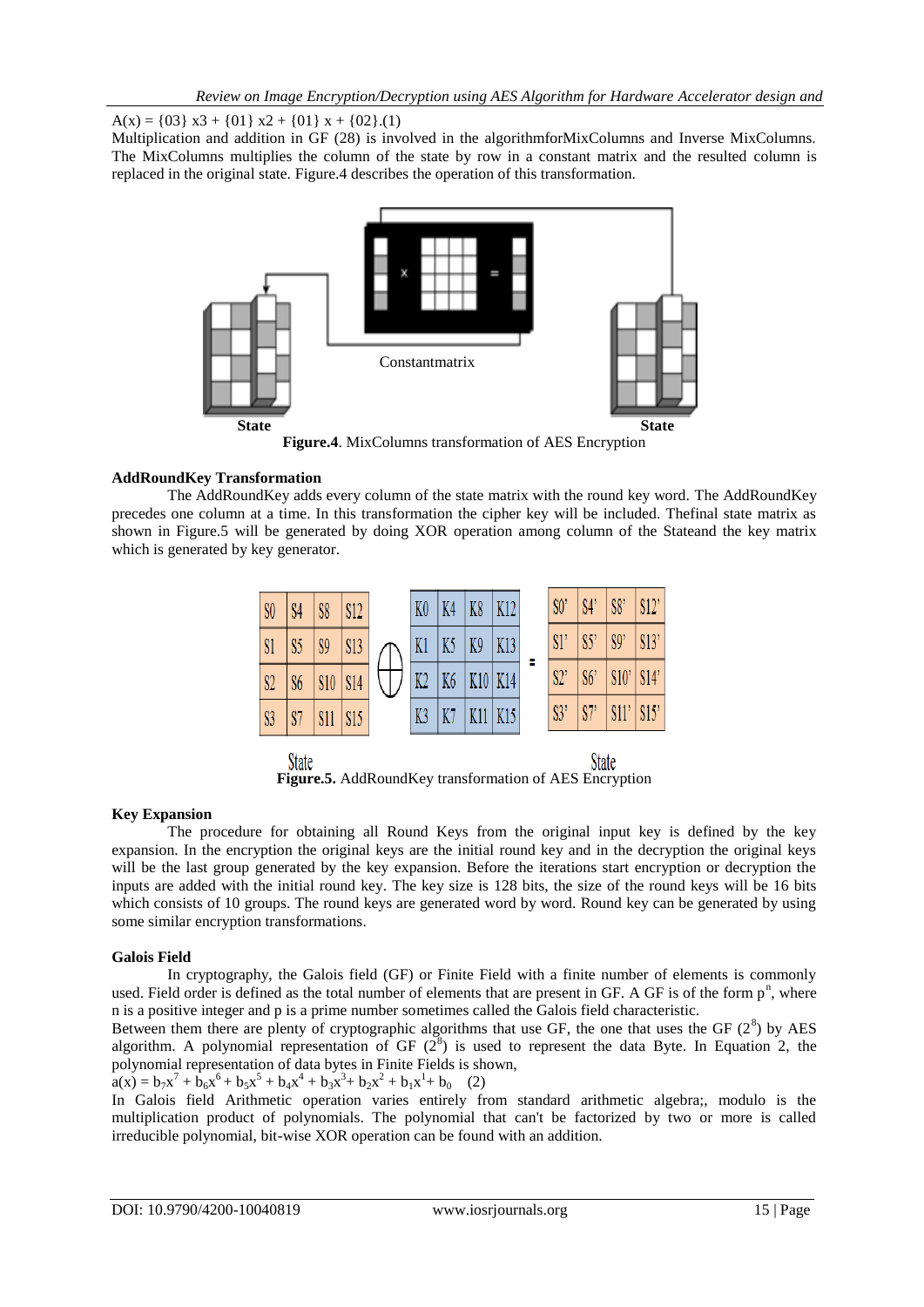*Implementation* Based on the Galois Field following operations including addition, multiplication and multiplicative inverse are performed. These operations are used at each encryption transformation stages in AES algorithm.

## 1. Finite Field Addition

The finite field addition elements is accomplished by using the coefficient values of the polynomial representation for corresponding powers, this addition is performed in Galois Field GF  $(2^8)$ , i.e. Modulo 2, so that  $1 + 1 = 0$ . Subsequently, both addition and subtraction operation on bytes representing field elements are identical to an Exclusive-OR (XOR) operation.

Polynomial: $(x6 +x4 +x+1)+(x7 +x6 +x3 +x)=x7 +x4 +x3 +1$ Binary:  ${01010011}$  +  ${11001010}$  =  ${10011001}$ Hexadecimal:  ${53} + {CA} = {99}$ 

#### 2. Finite Field Multiplication

The finite field Multiplication is a complex polynomial of reduction which defines the finite field in module multiplication. (I.e., multiplication followed by division using the polynomial reduction as the divisor — the rest is the product.) The "•" symbol can be used to denote multiplication in a finite field.

## 3. Multiplicative Inverse

In mathematics, the multiplicative inversion of a number (a) is the number that yields 1 or  $(a \cdot x) = 1$  when multiplied by x.

## **V. Design Methodology of AES Algorithm**

In AES algorithm there are two architecture designs,

i. AES Encryption Algorithm

ii. AES Decryption Algorithm

## **AES Encryption Algorithm Architecture**

Using this design, cipher text is constructed from plain text. The AES algorithm is a block cipher with a private key. It encrypts 128 bits of block size data. It uses three main sizes, in three variants, 128 bits, 192 bits, and 256 bits. AES uses three separate round operation types, i.e. 10,12 and 14 respectively, but the final round key is 128 bits in each version. Figure.6 shows AES block diagram.



**Figure.6.** AES Encryption block diagram

In the first stage 128 bit data is entered and 128 bit key was also entered, in the second stage 128 bit key array is obtained from the first stage and this key array is modified to create new keys to be used in the AES Encryption rounds. In the third stage state array is received from the first stage and the key array.In the fourth stage the cipher text is created from the state array, consisting of 128 rows each rows consists of1-bit.

# **AES Decryption Algorithm Architecture**

This design used the cipher text to retrieve the plain text. The AES algorithm is a block cipher with a private key. This decrypts 128 bits of block size cipher text. Figure.7 shows AES Decryption Block Diagram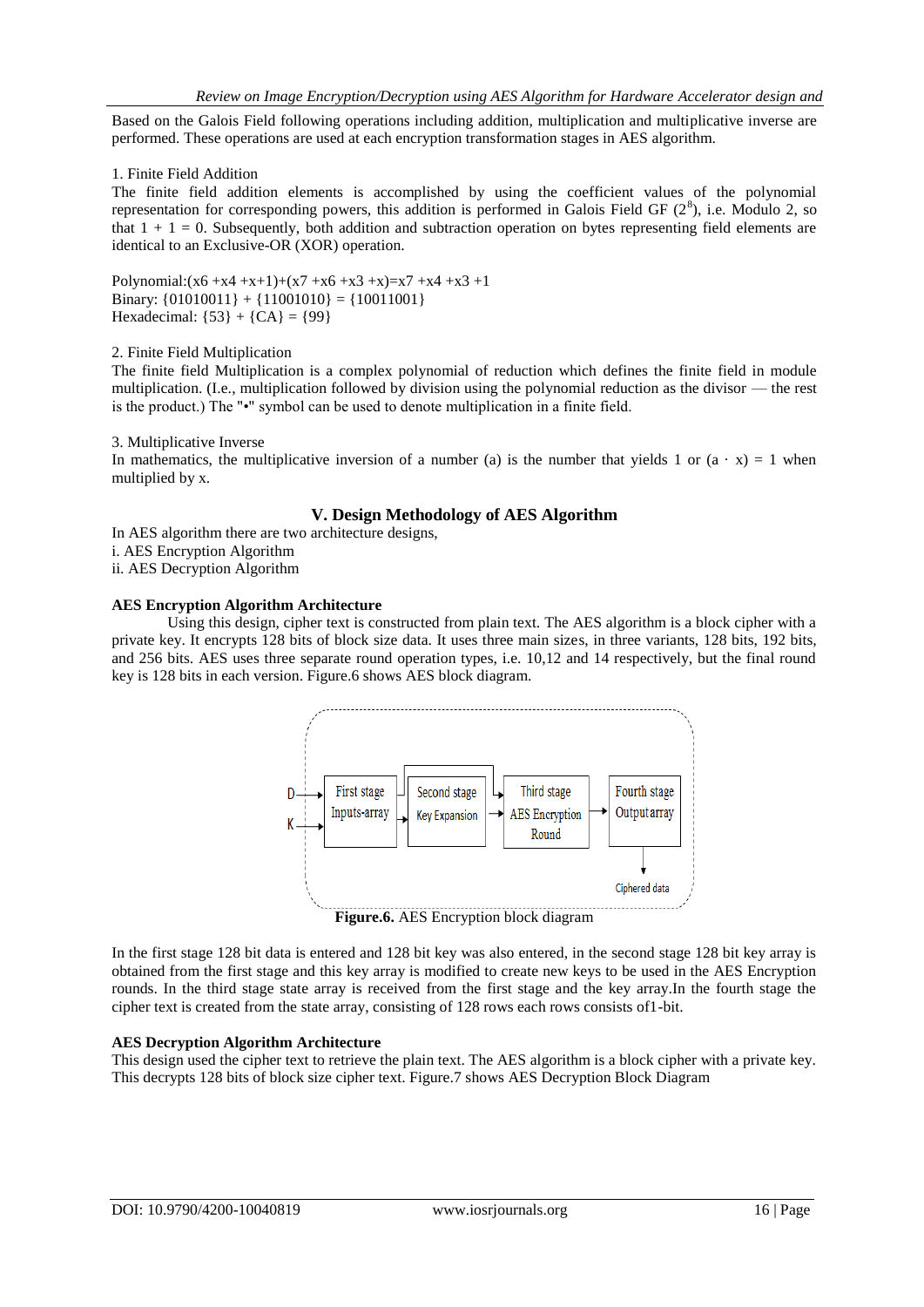

**Figure.7**. AES Decryption block diagram

Following the block diagram, first stage input array reads a 128 bit data which forms an array called as state array. The state array reflects the cipher-text that the original data is being processed to obtain.

# **VerilogImplementation**

Verilog HDL is a standard language for hardware classification by IEEE. This is broadly adopted in the design of integrated digital circuits. Verilog is intended for use in simulation verification, timing analysis, test analysis and logic synthesis. Verilog HDL enables developers to design atvariouslevelsofabstractionlikeregistertransferlevel,gate level and switch level. Verilog is used as an input for synthesis programs that will produce a summary of the gate level for the circuit. We use the Cadence Genus tool to run the Verilog code and we receive the different reports regarding the required area, power, time and number of gates.

## **Simulation results using Cadence nclaunch**

The RTL code is simulated by using Cadence nclaunch which produces waveform for the inputs, outputs and other ports individually for encryption and decryption. These values generated from the waveform in hexadecimal values are verified using the online AES calculator which ensures that the result obtaining using the waveform is correct. This verification of RTL is very important as it allows us to know the correctness of the RTL code generated for encryption and decryption.



**Figure.8** Simulation Result of Encryption

Figure.8 shows the simulation result of Encryption using nclaunch for AES-128 bit by considering the following inputs.

Plain Text –6BC1BEE22E409F96E93D7E117393172A Key Input – 2B7E151628AED2A6ABF7158809CF473C The obtained Encrypted output is as shown below. Cipher Text – 3AD77BB40D7A3660A89ECAF32466EF97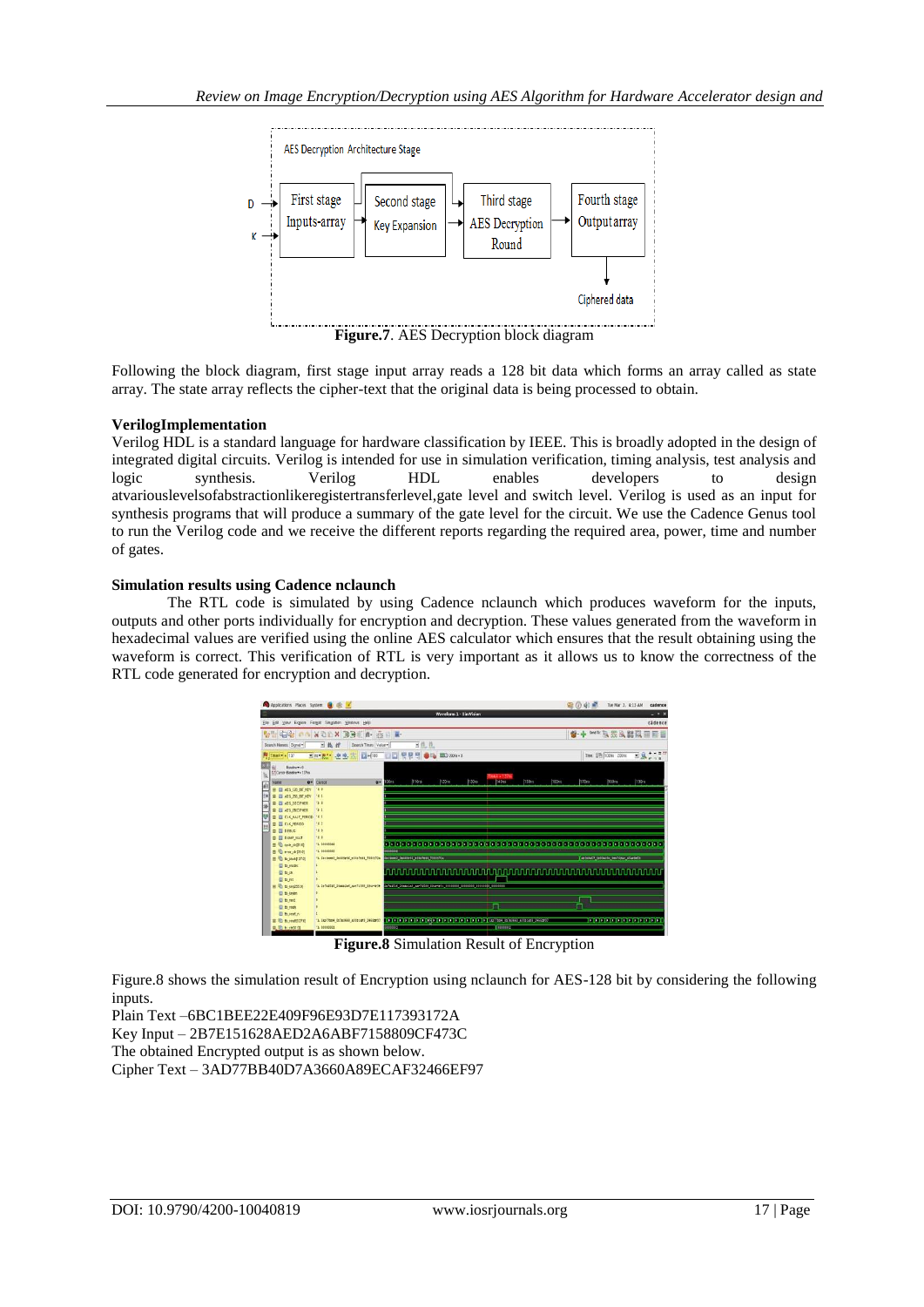

**Figure.9** Simulation Result of Decryption

Figure.9 shows the simulation result of Decryption using nclaunch for AES-128 bit by considering the following inputs.

Cipher Text – 3AD77BB40D7A3660A89ECAF32466EF97

Key Input – 2B7E151628AED2A6ABF7158809CF473CThe obtained Decrypted output is as shown below.

Plain Text – 6BC1BEE22E409F96E93D7E117393172A

#### **VI. Conclusion**

In this paper, various important algorithms, image encryption techniques, different encryption schemes, type of image used and various types of mathematical computations have been existing and examined in order to get acquainted with the other encryption algorithms used in encoding the image which has been transmitted over link. The major goals of meeting up with area, time and power constraints are checked with various algorithms and techniques individually as well as when combined together. Based on the application and optimization required we combine the methods and operate to get the desired results. In this paper we also review some of the latest encryption methods and suggest using the AES algorithm for encryption/decryption which is survey to be as fast in nature. Further implementations can be carried out by developing an ASIC for image encryption which reduces the computational cycles hence optimizes the time and speed. By choosing the best hybrid of algorithm and technique which is compatible with the technology used for ASIC development security level and performance can be enhanced. RTL code for image encryption and decryption is simulated by using Cadence nclaunch and is verified by using the online AES calculator, as the encrypted data is obtained in terms of hexadecimal value.

#### **References**

- [1]. AnkitaAgarwal, "Secret Key Encryption Algorithm Using Genetic Algorithm", International Journal of Advanced Research in Computer Science and Software Engineering, Volume 2, Issue 4, April 2012
- [2]. Mustafa Emad Hameed1,2, Masrullizam Mat Ibrahim1, NurulfajarAbdManap1, "Review on Improvement of Advanced Encryption Standard (AES) Algorithm based on Time Execution, Differential Cryptanalysis and Level of Security", Journal of Telecommunication, Electronic and Computer Engineering, Jan 2018
- [3]. AmitChatterjee, JitendraDhanotia, Vimal Bhatia, SantoshRana, ShashiPrakash, "Optical Image Encryption using Fringe Projection Profilometry, Fourier Fringe Analysis, and RSA Algorithm", 978-1-5386-4318-1/17/\$31.00 ©2017 IEEE.
- [4]. Shankha Mukherjee, Shankha Mukherjee, SouvikSinha, TamalMukhopadhyay, "A meticulous implementation of RSA Algorithm using MATLAB for Image Encryption", 978-1-5386-1703-8/17/\$31.00 ©2017 IEEE.
- [5]. SandeepSrivastava, Sanjay Kumar, "Image Encryption using Simplified Data Encryption Standard (S-DES)", International Journal of Computer Applications (0975 – 8887) Volume 104 – No.2, October 2014.
- [6]. Anup&Suchithra, "Image Encryption using Triple DES Algorithm", Imperial Journal of Interdisciplinary Reasearch (IJIR), Vol-3, Issue-5, 2017.
- [7]. JianchengZou, Rabab K. Ward, Dongxu Qi, "A New Digital Image Scrambling Method Based on Fibonacci Number, "Proceeding of the IEEE Inter Symposium On Circuits and Systems, Vancouver ,Canada ,Vol .03 , PP .965-968 , 2004.
- [8]. GuoshengGu ,Guoqiang Han, "An Enhanced Chaos Based Image Encryption Algorithm"<br>[9]. RiahUkurGinting, Rocky YefrenesDillak, "Digital Color Image Encryption Using RC4
- RiahUkurGinting, Rocky YefrenesDillak, "Digital Color Image Encryption Using RC4 Stream Cipher and Chaotic Logistic Map" @2013 IEEE
- [10]. N Singh, A Singh- Optics and Lasers in Engineering, "Optical image encryption using fractional Fourier transform and chaos", Elsevier 2008
- [11]. Farnaz Arab, SalwaniMohdDaud, SitiZaitonHashim, "Discrete Wavelet Transform Domain Techniques" 2013 IEEE
- [12]. M.P. Priyanka, E. Lakshmi Prasad, Dr. A. R. Reddy "Fpga Implementation Of Image Encryption And Decryption Using AES 128-Bit Core", In proceeding of IEEE explore 2017.
- [13]. UpendraBisht, 2 ShubhashishGoswami, "Analysis and Implementation of Selective Image Encryption Technique Using Matlab". IOSR Journal of Computer Engineering (IOSR-JCE), Volume 16, Issue 3, Ver. III (May-Jun. 2014)
- [14]. IEEE Proceedings of the First International Conference on Innovative Computing, Information and Control (ICICIC'06) in 2006.
- [15]. Shuqun Zhang and Mohammed A. Karim, "Color image encryption using double random phase encoding", Microwave and Optical